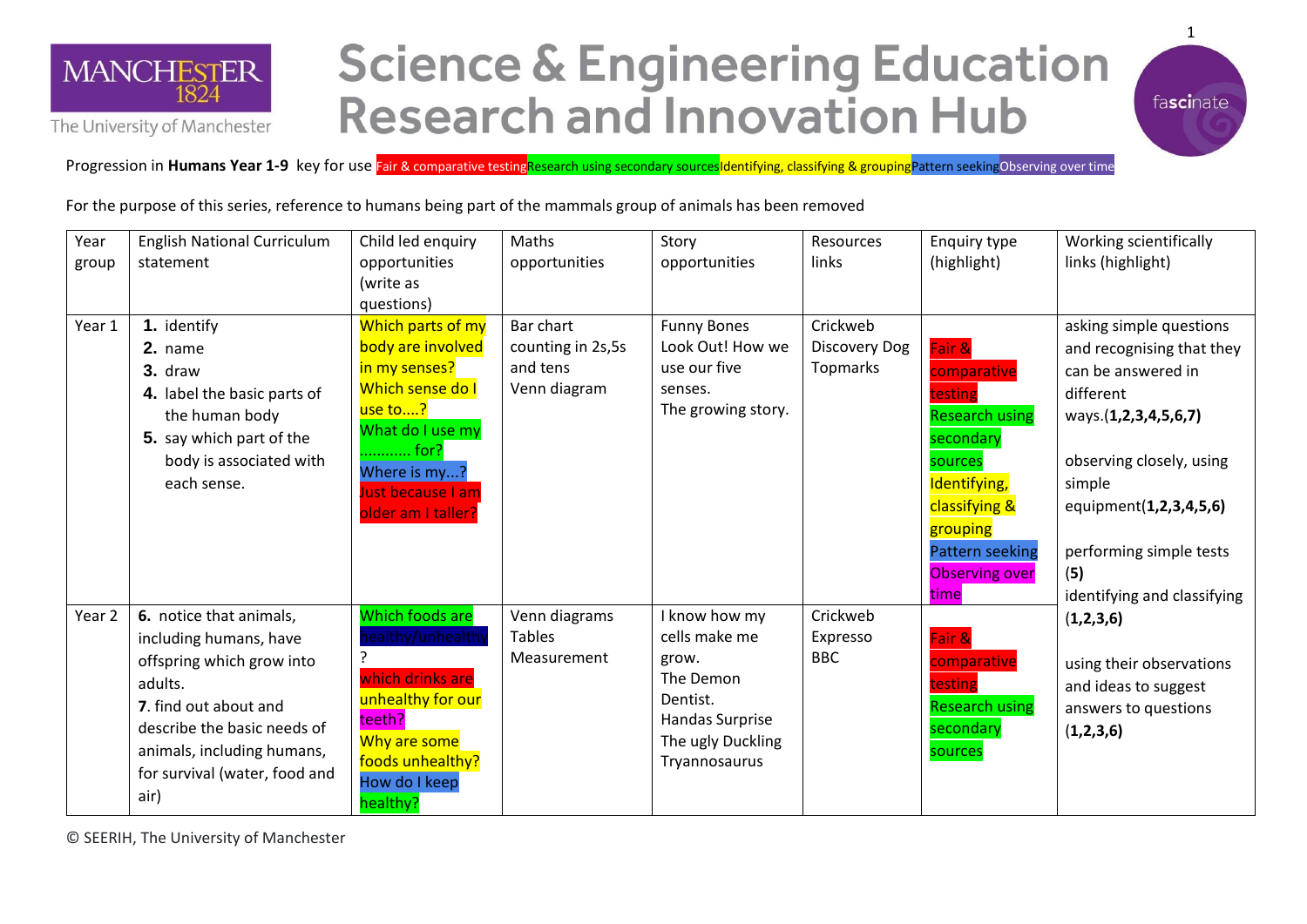|        | 8. describe the importance<br>for humans of exercise,<br>eating the right amounts of<br>different types of food, and<br>hygiene.                                                                                                                                                                                           | What do living<br>things need to<br>survive?<br>could i survive<br>without?<br>could a ----- live on<br>the moon<br>could a penguin<br>live in the desert?<br>could a camel live<br>in the north pole? |                                                                                                                                      |                                            | Identifying,<br>classifying &<br>grouping<br><b>Pattern seeking</b><br><b>Observing over</b><br>time                                                                                      | gathering and recording<br>data to help in answering<br>questions. (2,6,7)                                                                                                                                                                                                       |
|--------|----------------------------------------------------------------------------------------------------------------------------------------------------------------------------------------------------------------------------------------------------------------------------------------------------------------------------|--------------------------------------------------------------------------------------------------------------------------------------------------------------------------------------------------------|--------------------------------------------------------------------------------------------------------------------------------------|--------------------------------------------|-------------------------------------------------------------------------------------------------------------------------------------------------------------------------------------------|----------------------------------------------------------------------------------------------------------------------------------------------------------------------------------------------------------------------------------------------------------------------------------|
| Year 3 | 1. identify that animals,<br>including-humans, need the<br>right types and amount of<br>nutrition, and that they<br>cannot make their own food;<br>they get nutrition from what<br>they eat<br>2. identify that humans and<br>some other animals have<br>skeletons and muscles for<br>support, protection and<br>movement. | what would<br>happen if I only<br>ate $\ldots$ ?<br>Why do I need to<br>be healthy?<br>what would<br>happen if I didn't<br>have  skeleton,<br>any muscles?                                             | Charlie and the<br>chocolate factory<br>i will not never<br>ever eat tomatoes<br>charlie and lola<br>goldilocks<br>spider sandwiches |                                            | Fair &<br>comparative<br>testing<br><b>Research using</b><br>secondary<br>sources<br>Identifying,<br>classifying &<br>grouping<br><b>Pattern seeking</b><br><b>Observing over</b><br>time | • asking relevant<br>questions & using<br>different types of<br>scientific enquiries to<br>answer them<br>• setting up simple<br>practical enquiries,<br>comparative & fair tests<br>· making systematic and<br>careful observations &,<br>where appropriate,<br>taking accurate |
| Year 4 | 3. describe the simple<br>functions of the basic parts<br>of the digestive system in<br>humans<br>4. identify the different types<br>of teeth in humans and their<br>simple functions                                                                                                                                      | Why do we have<br>different teeth?<br>Can you guess this<br>animals diet from<br>its teeth?<br>What happens to<br>our food?<br>Which part of the<br>digestive system                                   |                                                                                                                                      | Bananas and<br>knives/forks<br>and spoons. | Fair &<br>comparative<br>testing<br><b>Research using</b><br>secondary<br>sources<br>Identifying,<br>classifying &<br>grouping                                                            | measurements using<br>standard units, using a<br>range of equipment,<br>including thermometers<br>& data loggers<br>· gathering, recording,<br>classifying and<br>presenting data in a<br>variety of ways to help<br>in answering questions                                      |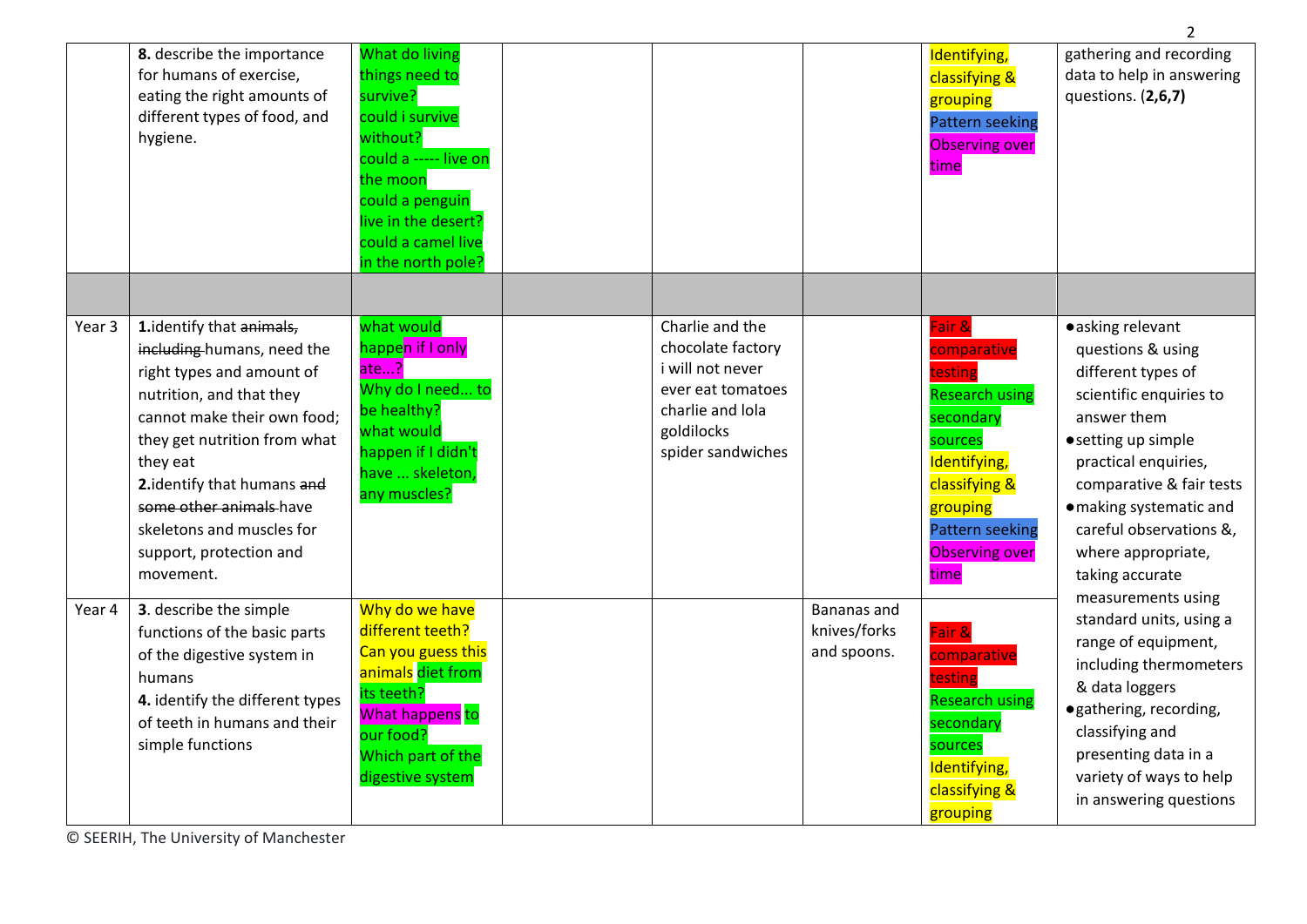| does the most<br>important job.<br>[organ job<br>interview] | <b>Pattern seeking</b><br><b>Observing over</b><br>time | • recording findings using<br>simple scientific<br>language, drawings,<br>labelled diagrams, keys,<br>bar charts, & tables<br>● reporting on findings<br>from enquiries,<br>including oral & written<br>explanations, displays or<br>presentations of results<br>& conclusions<br>· using results to draw<br>simple conclusions,<br>make predictions for<br>new values, suggest |
|-------------------------------------------------------------|---------------------------------------------------------|---------------------------------------------------------------------------------------------------------------------------------------------------------------------------------------------------------------------------------------------------------------------------------------------------------------------------------------------------------------------------------|
|                                                             |                                                         |                                                                                                                                                                                                                                                                                                                                                                                 |
|                                                             |                                                         |                                                                                                                                                                                                                                                                                                                                                                                 |
|                                                             |                                                         |                                                                                                                                                                                                                                                                                                                                                                                 |
|                                                             |                                                         |                                                                                                                                                                                                                                                                                                                                                                                 |
|                                                             |                                                         |                                                                                                                                                                                                                                                                                                                                                                                 |
|                                                             |                                                         |                                                                                                                                                                                                                                                                                                                                                                                 |
|                                                             |                                                         |                                                                                                                                                                                                                                                                                                                                                                                 |
|                                                             |                                                         | improvements & raise                                                                                                                                                                                                                                                                                                                                                            |
|                                                             |                                                         | further questions                                                                                                                                                                                                                                                                                                                                                               |
|                                                             |                                                         | ·identifying differences,                                                                                                                                                                                                                                                                                                                                                       |
|                                                             |                                                         | similarities or changes                                                                                                                                                                                                                                                                                                                                                         |
|                                                             |                                                         | related to simple                                                                                                                                                                                                                                                                                                                                                               |
|                                                             |                                                         | scientific ideas and<br>processes                                                                                                                                                                                                                                                                                                                                               |
|                                                             |                                                         | using straightforward<br>scientific evidence to                                                                                                                                                                                                                                                                                                                                 |
|                                                             |                                                         | answer questions or to                                                                                                                                                                                                                                                                                                                                                          |
|                                                             |                                                         | support their findings.                                                                                                                                                                                                                                                                                                                                                         |
|                                                             |                                                         |                                                                                                                                                                                                                                                                                                                                                                                 |
|                                                             |                                                         |                                                                                                                                                                                                                                                                                                                                                                                 |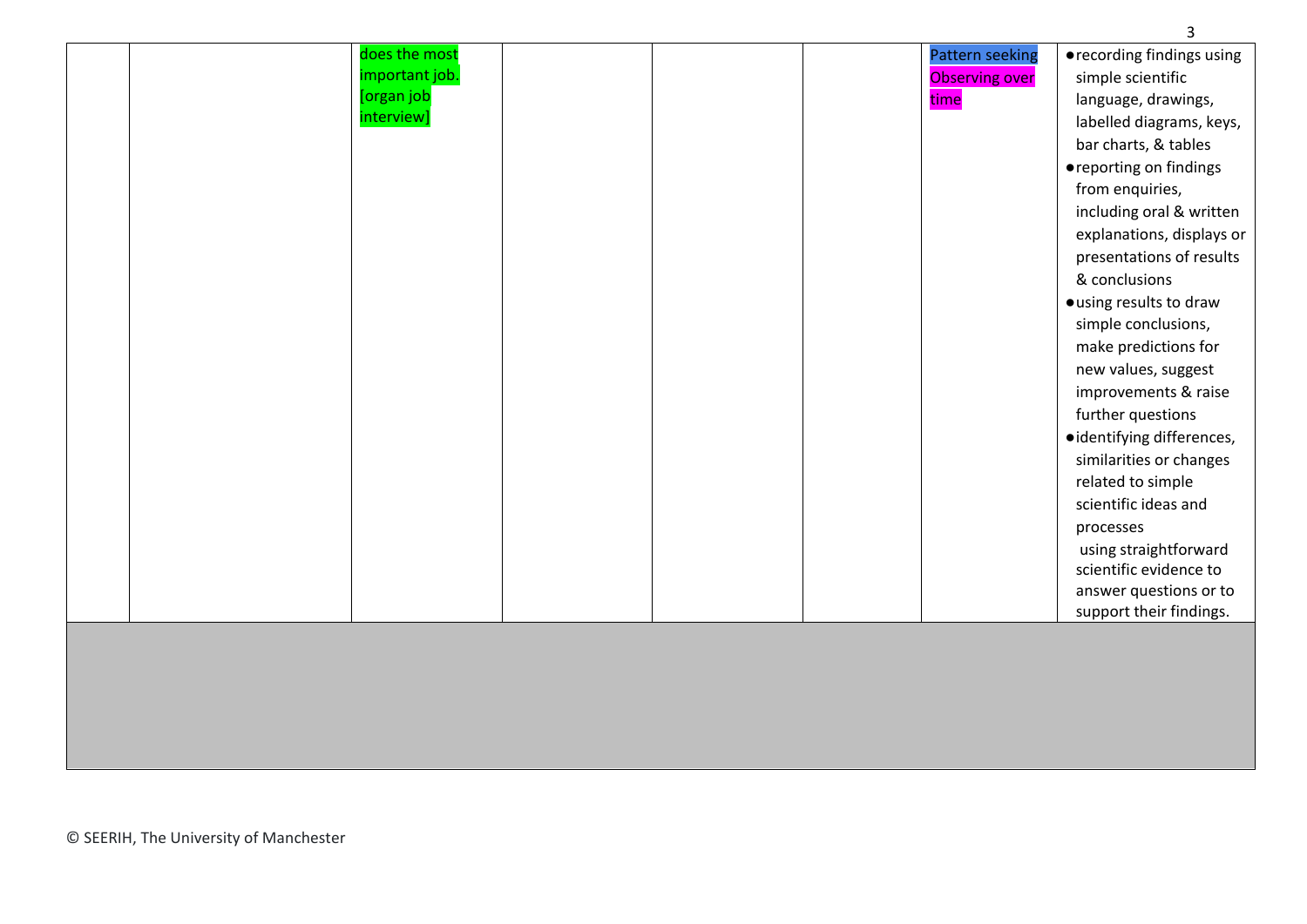| Year 5 | 1. describe the changes as<br>humans develop to old age.                                                                                                                                                                                                                                                                                                                         | How does the<br>body change as we<br>grow older?<br>Why does the<br>body change?<br>Is it good or bad?<br>What changes do<br>you think will<br>happen to you in<br>the future?                                                               |                                        |                             | Fair &<br>comparative<br>testing<br><b>Research using</b><br>secondary<br>sources<br>Identifying,<br>classifying &<br>grouping<br><b>Pattern seeking</b><br><b>Observing over</b><br>time | · planning different types<br>of scientific enquiries to<br>answer questions,<br>including recognising and<br>controlling variables<br>where necessary<br>· taking measurements,<br>using a range of scientific<br>equipment, with<br>increasing accuracy and<br>precision, taking repeat<br>readings when<br>appropriate<br>• recording data and<br>results of increasing                                                                                                                                                                                                                |
|--------|----------------------------------------------------------------------------------------------------------------------------------------------------------------------------------------------------------------------------------------------------------------------------------------------------------------------------------------------------------------------------------|----------------------------------------------------------------------------------------------------------------------------------------------------------------------------------------------------------------------------------------------|----------------------------------------|-----------------------------|-------------------------------------------------------------------------------------------------------------------------------------------------------------------------------------------|-------------------------------------------------------------------------------------------------------------------------------------------------------------------------------------------------------------------------------------------------------------------------------------------------------------------------------------------------------------------------------------------------------------------------------------------------------------------------------------------------------------------------------------------------------------------------------------------|
| Year 6 | 2. identify and name the<br>main parts of the human<br>circulatory system, and<br>describe the functions of the<br>heart, blood vessels and<br>blood<br>3. recognise the impact of<br>diet, exercise, drugs and<br>lifestyle on the way their<br>bodies function<br>4. describe the ways in which<br>nutrients and water are<br>transported within animals,<br>including humans. | <b>How does exercise</b><br>affect our heart<br>rate? This leads<br>to<br>Does your heart<br>rate go up forever?<br>Is it the same for<br>adults and<br>children?<br>Does your height<br>or weight affect<br>how your heart<br>rate goes up? | Stopwatches<br>counting<br>line graphs | Model heart,<br>real heart. | Fair &<br>comparative<br>testing<br><b>Research using</b><br>secondary<br>sources<br>Identifying,<br>classifying &<br>grouping<br><b>Pattern seeking</b><br><b>Observing over</b><br>time | complexity using<br>scientific diagrams and<br>labels, classification keys,<br>tables, scatter graphs,<br>bar and line graphs<br>· using test results to make<br>predictions to set up<br>further comparative and<br>fair tests<br>reporting and presenting<br>findings from enquiries,<br>including conclusions,<br>causal relationships and<br>explanations of and<br>degree of trust in results,<br>in oral and written forms<br>such as displays and<br>other presentations<br>· identifying scientific<br>evidence that has been<br>used to support or refute<br>ideas or arguments. |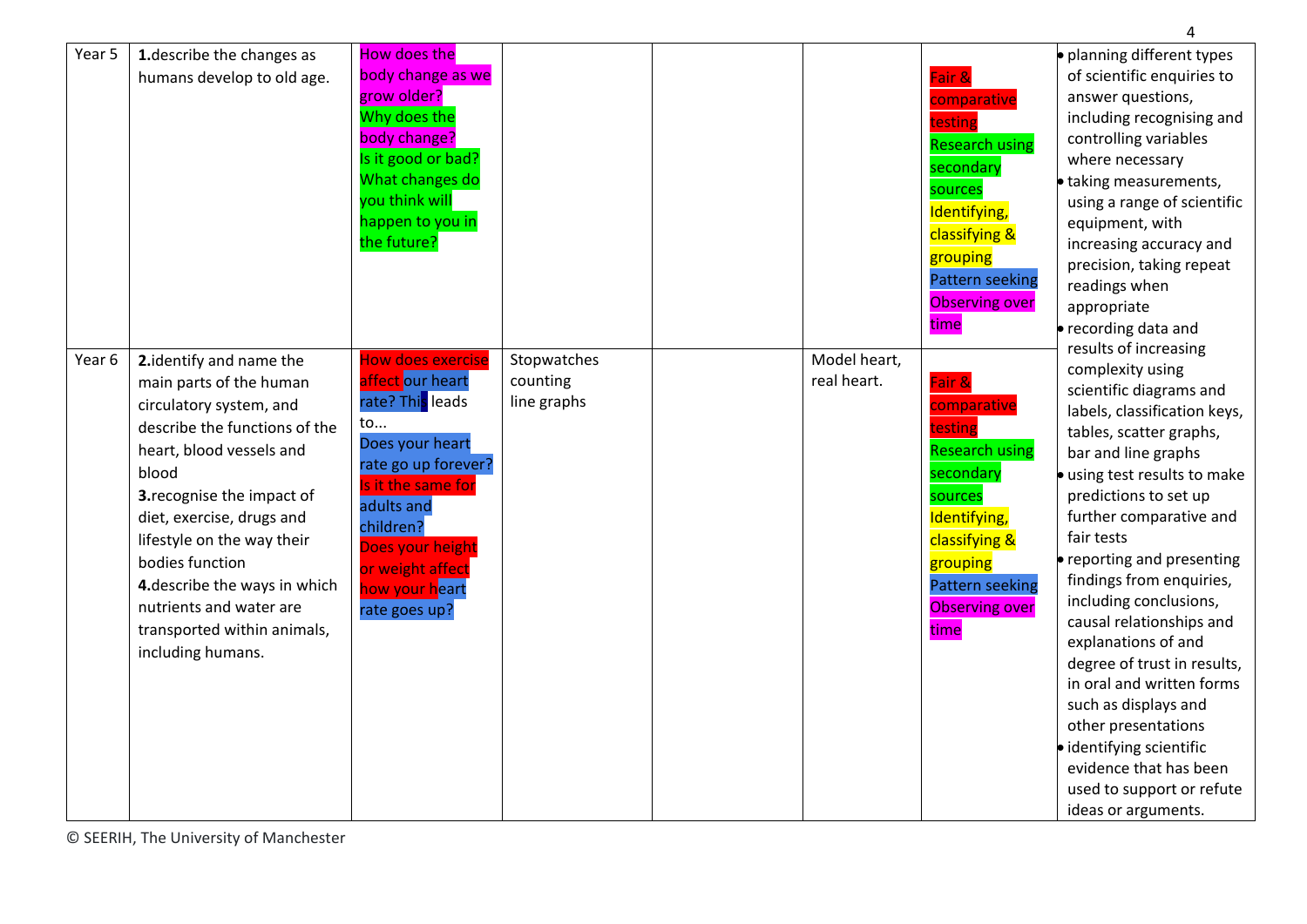| Key<br><b>Stage</b><br>3 | <b>Structure and function of</b><br>living organisms<br><b>Cells and organisation</b><br>• the hierarchical<br>organisation of<br>multicellular organisms:<br>from cells to tissues to<br>organs to systems to<br>organisms<br>(repeated from plants series)<br>The Skeletal and Muscular<br><b>Systems</b> | What are the<br>differences<br>between plant and<br>animal cells?                               | Scale/magnificatio<br>n.                  | microscopes,<br>slides etc.                                                    | Fair &<br>comparative<br>testing<br><b>Research using</b><br>secondary<br>sources<br>Identifying,<br>classifying &<br>grouping<br><b>Pattern seeking</b><br><b>Observing over</b> | <b>Scientific attitudes</b><br>• pay attention to<br>objectivity and concern<br>for accuracy, precision,<br>repeatability and<br>reproducibility<br>• understand that<br>scientific methods and<br>theories develop as<br>earlier explanations are<br>modified to take<br>account of new |
|--------------------------|-------------------------------------------------------------------------------------------------------------------------------------------------------------------------------------------------------------------------------------------------------------------------------------------------------------|-------------------------------------------------------------------------------------------------|-------------------------------------------|--------------------------------------------------------------------------------|-----------------------------------------------------------------------------------------------------------------------------------------------------------------------------------|------------------------------------------------------------------------------------------------------------------------------------------------------------------------------------------------------------------------------------------------------------------------------------------|
|                          | the structure & functions of<br>the human skeleton, to<br>include support, protection,<br>movement & making blood<br>cells<br>biomechanics - the<br>interaction between skeleton<br>& muscles, including the<br>measurement of force<br>exerted by different muscles                                        | How much force<br>can different<br>muscles exert?                                               | Measurement/Uni<br>ts/mean<br>calculation |                                                                                | time                                                                                                                                                                              | evidence and ideas,<br>together with the<br>importance of<br>publishing results and<br>peer review<br>• evaluate risks.<br><b>Experimental skills and</b><br>investigations<br>• ask questions and<br>develop a line of                                                                  |
|                          | the function of muscles &<br>examples of antagonistic<br>muscles.<br><b>Nutrition and digestion</b><br>content of a healthy human<br>diet: carbohydrates, lipids<br>(fats and oils), proteins,<br>vitamins, minerals, dietary<br>fibre and water, & why each<br>is needed                                   | How much energy<br>do different<br>people need?<br>How much energy<br>is in different<br>foods? | Interpretation of<br>graphs and tables    | Food labels,<br>energy<br>requirement<br>info from<br>internet or<br>text book |                                                                                                                                                                                   | enquiry based on<br>observations of the real<br>world, alongside prior<br>knowledge and<br>experience<br>• make predictions using<br>scientific knowledge<br>and understanding<br>• select, plan and carry<br>out the most                                                               |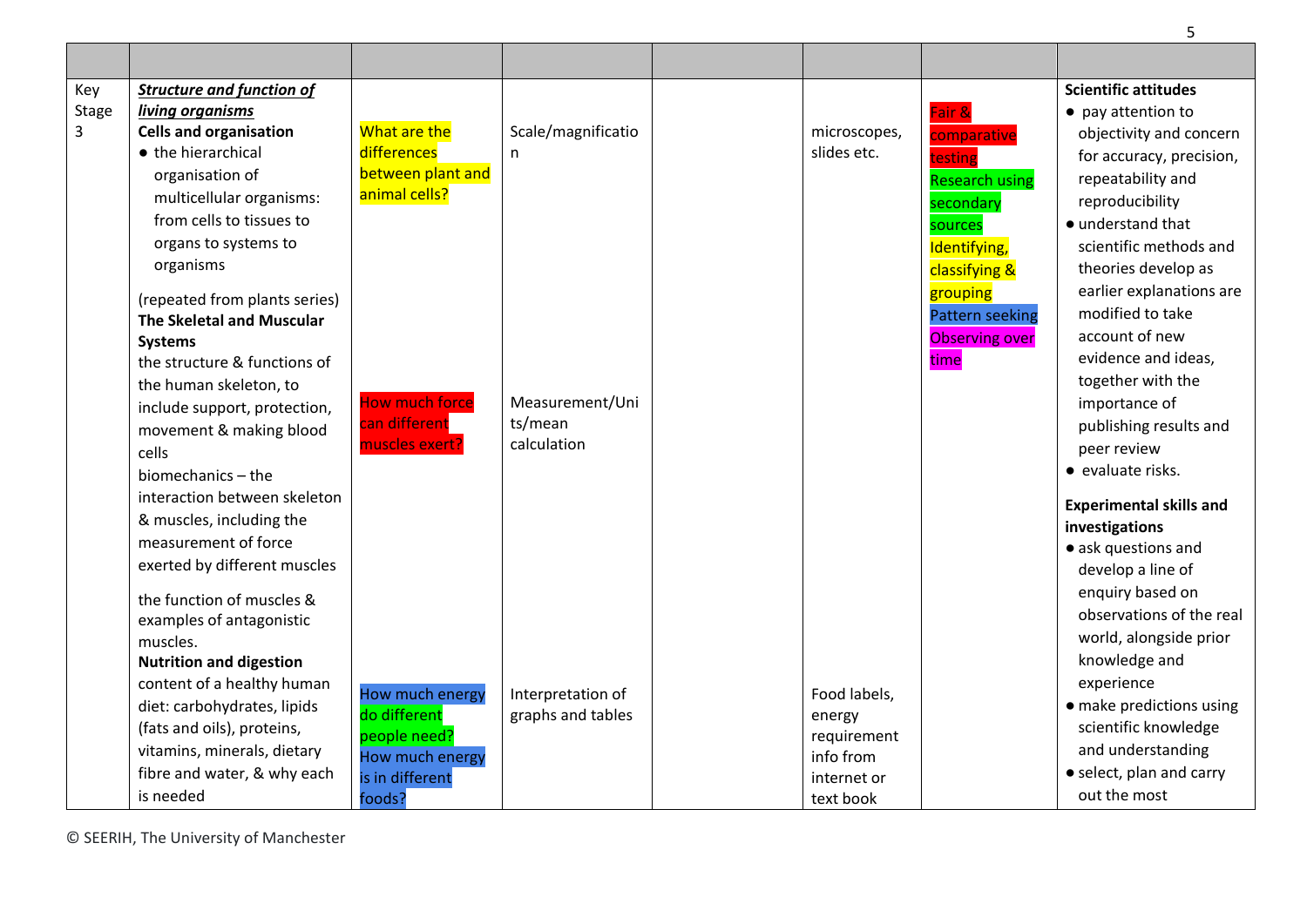| calculations of energy        |                         |                     |                | appropriate types of           |
|-------------------------------|-------------------------|---------------------|----------------|--------------------------------|
| requirements in a healthy     | How is the              | calculating surface |                | scientific enquiries to        |
| daily diet                    | digestive system        | area                | Cubes/blocks   | test predictions,              |
| the consequences of           | adapted for             |                     | to calculate   | including identifying          |
| imbalances in the diet,       | maximum                 |                     | surface area   | independent,                   |
| including obesity, starvation | absorption?             |                     |                | dependent and control          |
| & deficiency diseases         |                         |                     |                | variables, where               |
| the tissues and organs of the |                         |                     |                | appropriate                    |
| human digestive system,       | How are the lungs       | Calculating surface |                | • use appropriate              |
| including adaptations to      | adapted to              | area                | As above       | techniques, apparatus,         |
| function & how the digestive  | increase diffusion      |                     |                | and materials during           |
| system digests food           | of gases?               |                     |                | fieldwork and                  |
| (enzymes simply as biological |                         |                     |                | laboratory work, paying        |
| catalysts)                    | <b>How does inhaled</b> |                     |                | attention to health and        |
|                               | air differ from         |                     |                | safety                         |
| the importance of bacteria in | exhaled air?            |                     | mirrors,       | • make and record              |
| the human digestive system    |                         |                     | thermometers   | observations and               |
| <b>Gas exchange systems</b>   |                         |                     |                | measurements using a           |
| the structure and functions   |                         |                     | limewater,     | range of methods for           |
| of the gas exchange system    | <b>What changes</b>     |                     | straws,        | different investigations;      |
| in humans, including          | happen to the           |                     | boiling tubes, | and evaluate the               |
| adaptations to function       | body when we            |                     | cobalt         |                                |
| the mechanism of breathing    | exercise?               |                     | chloride paper | reliability of methods         |
| to move air in and out of the |                         |                     |                | and suggest possible           |
| lungs, using a pressure       |                         |                     | Stopwatches    | improvements                   |
| model to explain the          |                         |                     | or pulse       | • apply sampling               |
| movement of gases,            |                         |                     | meters.        | techniques.                    |
| including simple              |                         |                     | Thermometer    | <b>Analysis and evaluation</b> |
| measurements of lung          |                         |                     | S              | • apply mathematical           |
| volume                        |                         |                     |                | concepts and calculate         |
|                               |                         |                     |                | results                        |
| the impact of exercise,       |                         |                     |                | • present observations         |
| asthma & smoking on the       |                         |                     |                | and data using                 |
| human gas exchange system     |                         |                     |                | appropriate methods,           |
| Reproduction                  |                         |                     |                |                                |